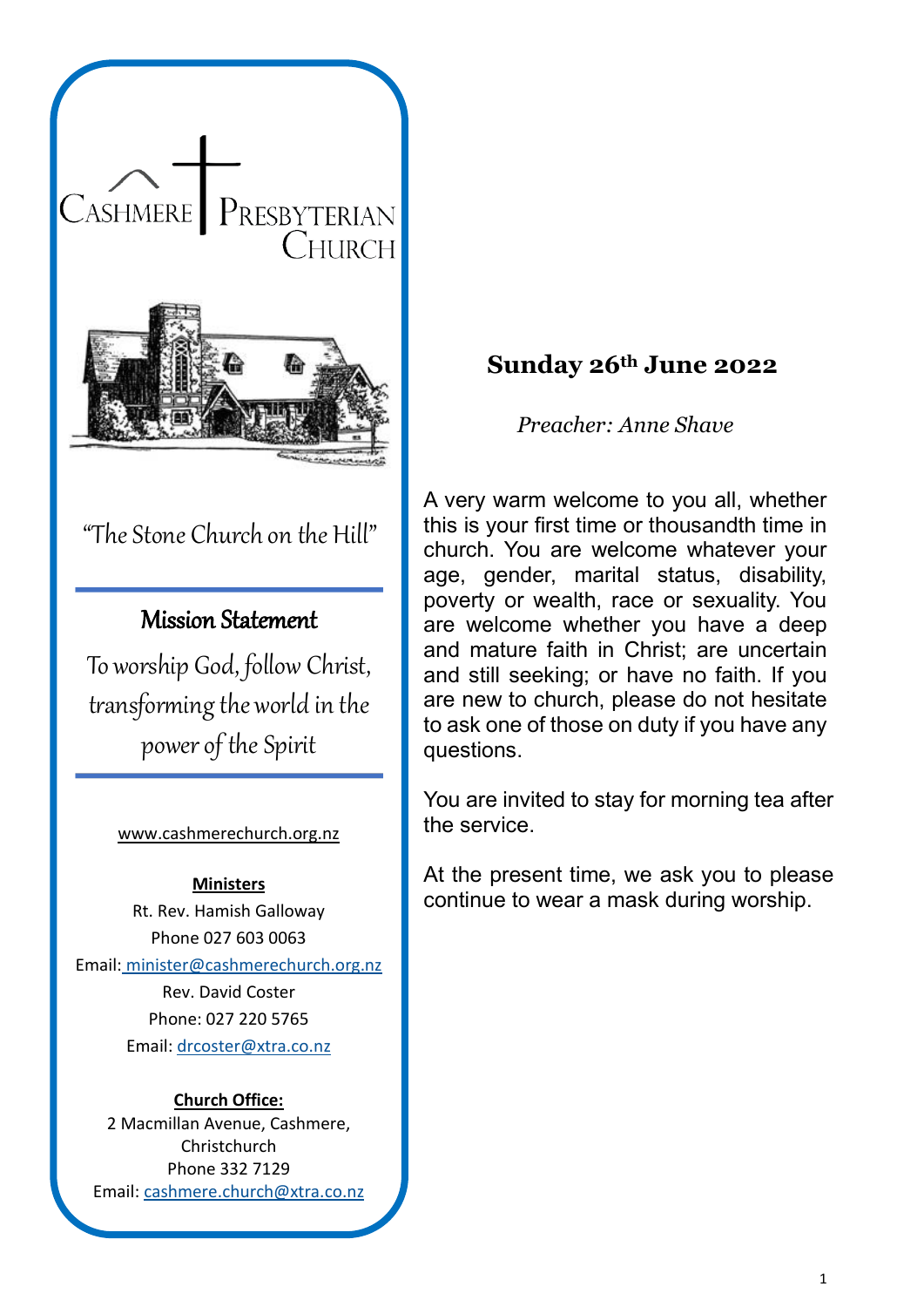# **Order of Worship**

*Congregational responses are in bold italics. Please stand as the Bible is processed in.*

**Lighting of the fellowship candle:** *(Kathleen Anderson)*

## **Call to worship:**

*[Based on Galatians 5 and Luke 9]* Throughout the ages, disciples have said, "I will follow you wherever you go." *Lord, help us to follow you in the ways of love.* In times of struggle, we look to God for help. *Lord, give us the opportunity to follow you in the ways of loving kindness.* Today, we celebrate the Holy Spirit, who shows us the joy of following God. *Lord, give us courage and determination to follow you in the ways of faith. Amen.*

**Hymn 43:** Give to our God immortal praise

### **Prayers:** *(Alan Simson)*

Today is the anniversary of the signing of the founding charter of the United Nations. We remember this anniversary in our opening prayers today.

*Our Father, who art in heaven, Hallowed be thy Name. Thy kingdom come. Thy will be done, On earth as it is in heaven. Give us this day our daily bread. And forgive us our trespasses, As we forgive those who trespass against us. And lead us not into temptation, But deliver us from evil. For thine is the kingdom, the power, and the glory, for ever and ever. Amen.*

**Passing of the peace:** We share the peace of Christ with one another.

**Time with the children:** Following Jesus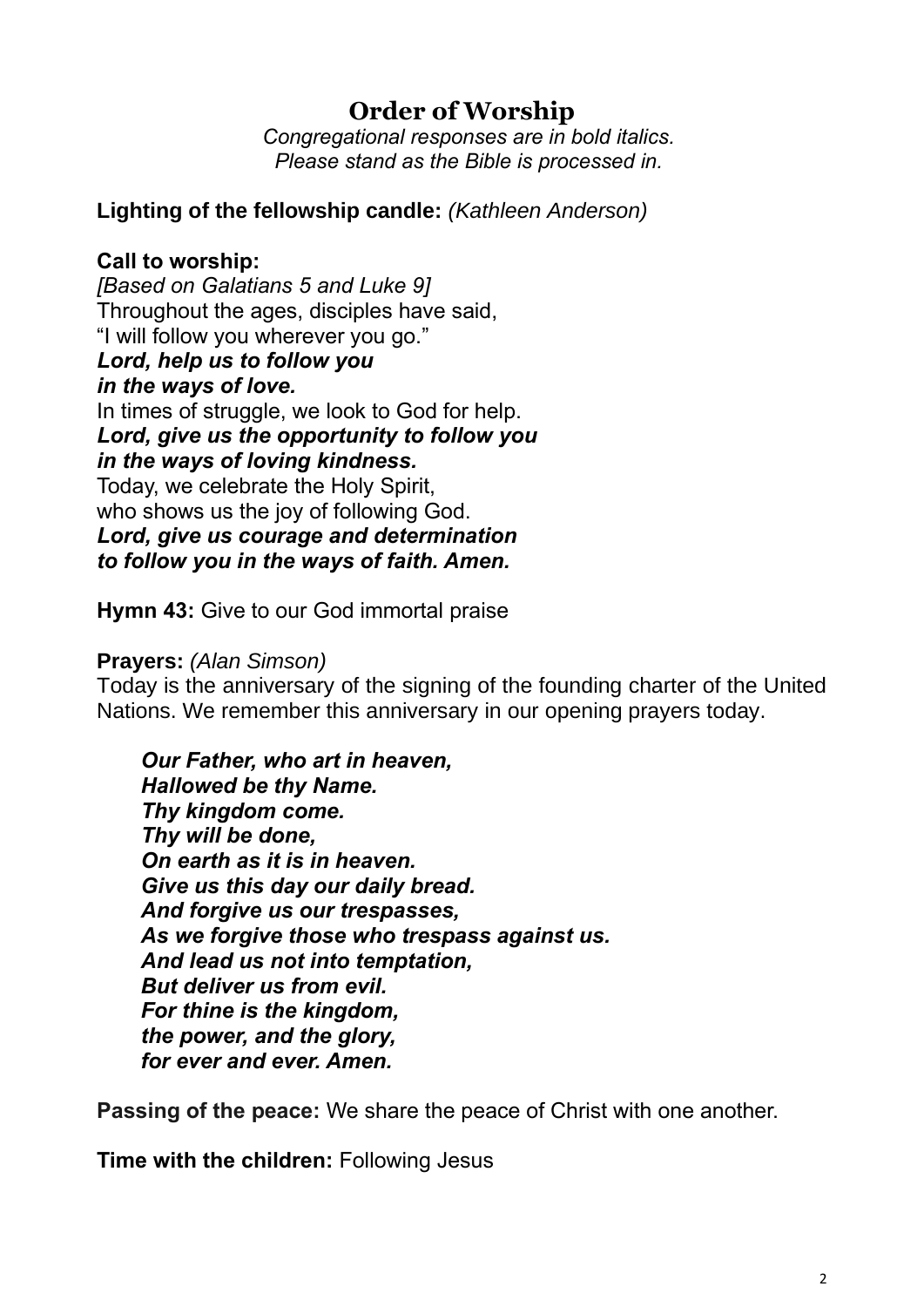## **Song: I have decided to follow Jesus**

I have decided to follow Jesus (x3) No turning back, no turning back

The world behind me, the cross before me (x3) No turning back, no turning back

Though none go with me, still I will follow (x3) No turning back, no turning back

Where Jesus leads me, I'll surely follow (x3) No turning back, no turning back

Sing glory, glory and hallelujah (x3) No turning back, no turning back

# **Introduction to the Bible readings**

**Bible readings** *(Rosemary Troughton)*

**Luke 9:51-62** (p.91 NT)

**Galatians 5:1, 13-25: Life by the Spirit (New International Version)** 

It is for freedom that Christ has set us free. Stand firm, then, and do not let yourselves be burdened again by a yoke of slavery.

**<sup>13</sup>** You, my brothers and sisters, were called to be free. But do not use your freedom to indulge the flesh; rather, serve one another humbly in love. **<sup>14</sup>** For the entire law is fulfilled in keeping this one command: "Love your neighbour as yourself." **<sup>15</sup>** If you bite and devour each other, watch out or you will be destroyed by each other.

**<sup>16</sup>** So I say, walk by the Spirit, and you will not gratify the desires of the flesh. **<sup>17</sup>** For the flesh desires what is contrary to the Spirit, and the Spirit what is contrary to the flesh. They are in conflict with each other, so that you are not to do whatever<sup>[\[c\]](https://www.biblegateway.com/passage/?search=Galatians+5&version=NIV#fen-NIV-29180c)</sup> you want. <sup>18</sup> But if you are led by the Spirit, you are not under the law.

**<sup>19</sup>** The acts of the flesh are obvious: sexual immorality, impurity and debauchery; **<sup>20</sup>** idolatry and witchcraft; hatred, discord, jealousy, fits of rage, selfish ambition, dissensions, factions **<sup>21</sup>** and envy; drunkenness, orgies, and the like. I warn you, as I did before, that those who live like this will not inherit the kingdom of God.

**<sup>22</sup>** But the fruit of the Spirit is love, joy, peace, forbearance, kindness, goodness, faithfulness, **<sup>23</sup>** gentleness and self-control. Against such things there is no law. **<sup>24</sup>** Those who belong to Christ Jesus have crucified the flesh with its passions and desires. **<sup>25</sup>** Since we live by the Spirit, let us keep in step with the Spirit. **<sup>26</sup>** Let us not become conceited, provoking and envying each other.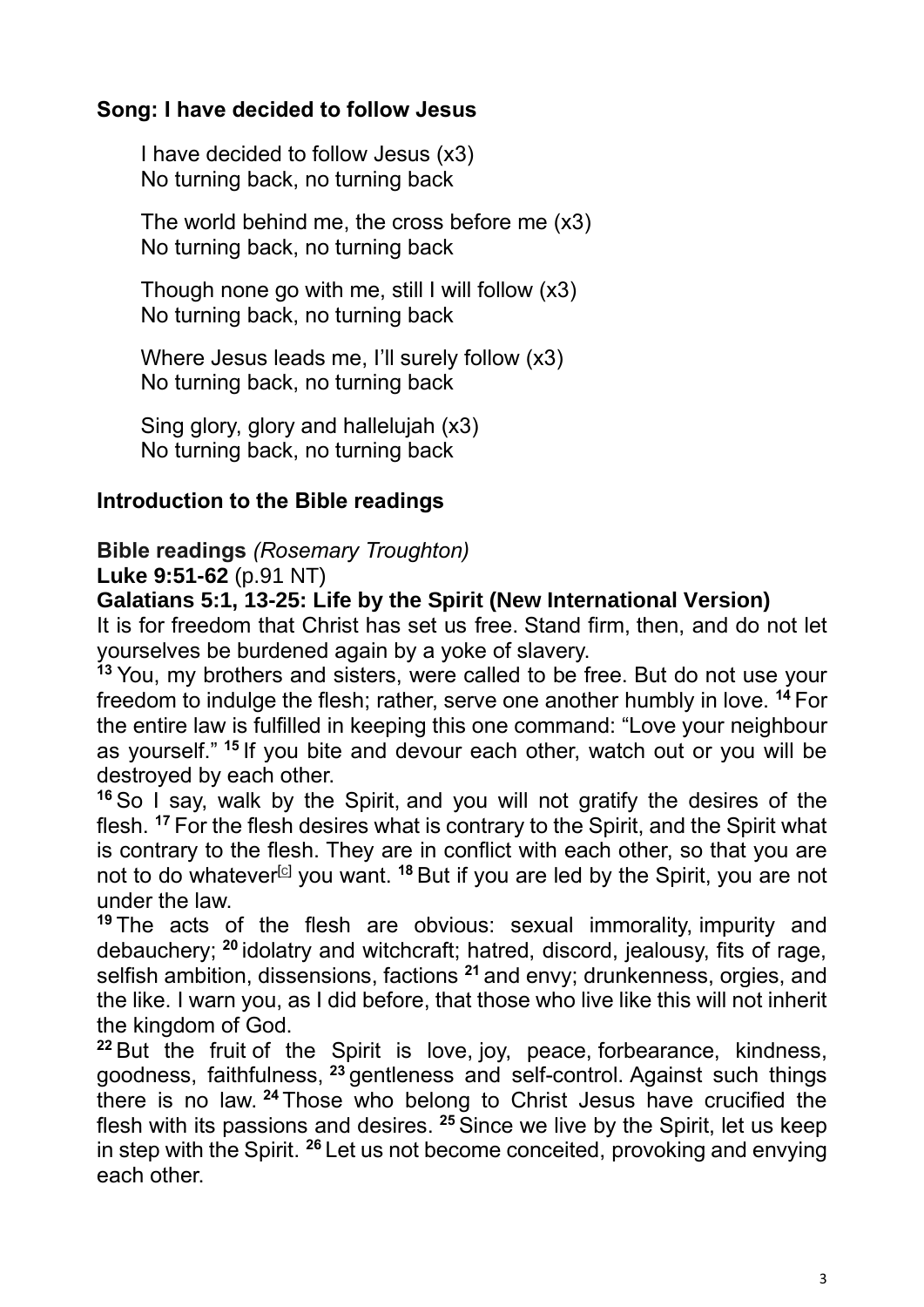**Song:** The fruit of the Spirit *[Tune: The Ash Grove]*

The fruit of the Spirit is love for our sharing, It's joy in the gospel that we have from you. It's peace that we live out with courage and daring; It's patience, for we know that we have sinned, too. It's kindness in all things and generous giving; It's faithfulness seeking to follow your way. It's gentleness, Lord, and it's self-controlled living; Now make us more fruitful in these things, we pray.

> *Copyright © 2006 by Carolyn Winfrey Gillette Reproduced with Permission under CCLI License #382179*

**Sermon: "**Keeping in step with the Spirit"

#### **Solo – Mithila**

Thine am I by all ties, And chiefly Thine, For through Thy sacrifice Thou, Lord, art mine; By Thine own cords of love, so sweetly wound Around me, closely I to Thee am bound.

To Thee, Thou Bleeding Lamb, I all things owe, All that I have and am, And all I know; All that I have is now no longer mine, And I am not my own: Lord, I am Thine.

How can I, Lord, withhold Life's brightest hour From Thee; or gathered gold, Or any power? Why should I keep one precious thing from Thee, When Thou hast given Thine own dear Self for me?

I pray Thee, Saviour, keep Me in Thy love, Until death's hallowed sleep Shall me remove To that fair realm, where, sin and sorrow o'er, Thou and Thine own are one for evermore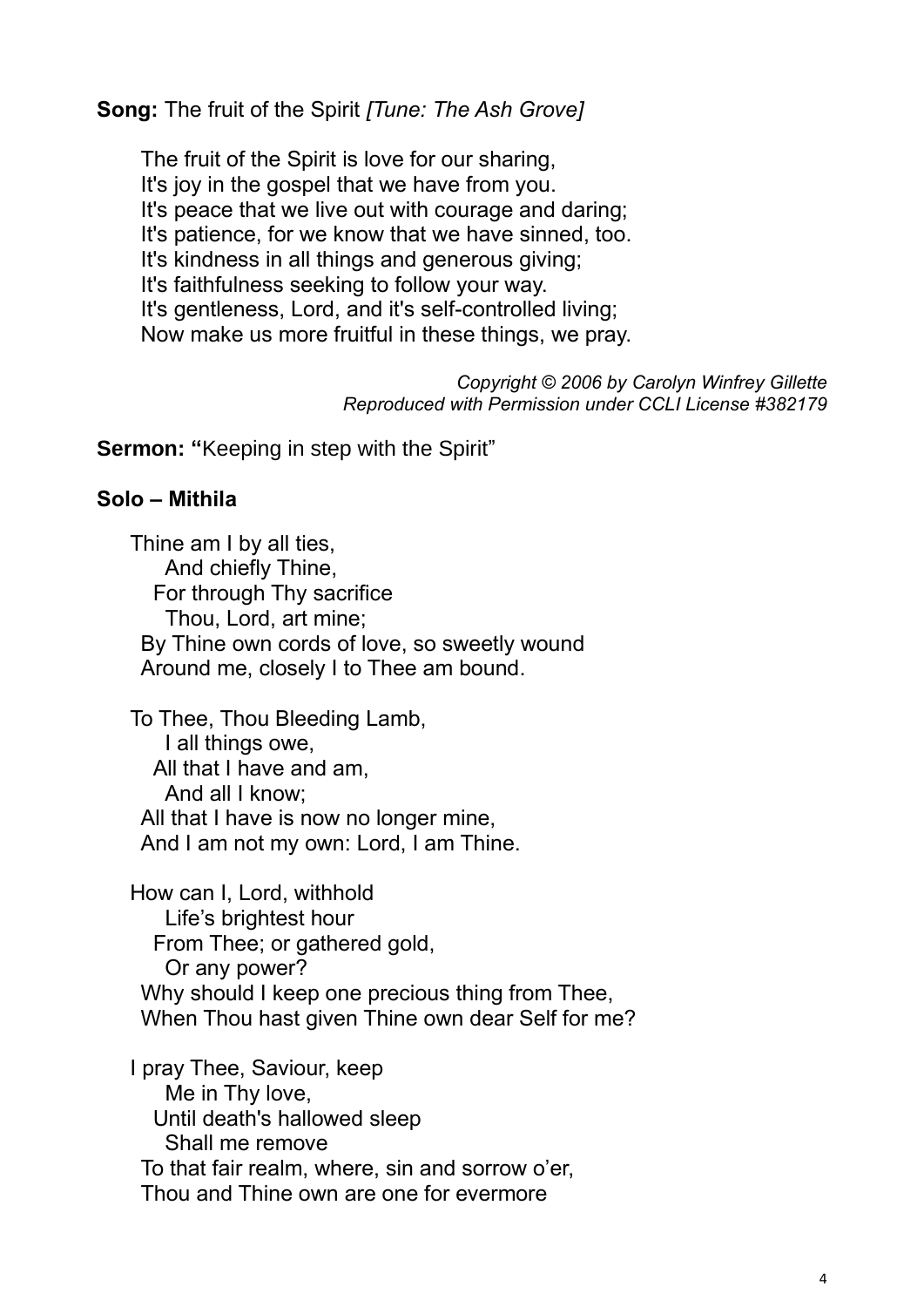### **Prayers for others**

**Our freewill offering** to support the mission and church of Jesus Christ will be received. If it is comfortable for you do to so, please stand to join in the prayer of dedication:

*God of all goodness and grace, receive the gifts we offer; and grant that our whole life may give you glory and praise; through Jesus Christ our Lord. Amen.* 

**Hymn 520:** Take my life and let it be consecrated, Lord, to thee.

### **Words from a hymn by John Greenleaf Whittier** *[WOV 503]*

May we follow with reverent steps the great example of him whose holy work was doing good; so shall the wide earth seem our Father's temple, each loving life a psalm of gratitude.

#### **We sing:**

Now unto him, who is able to keep, able to keep you from falling, and present you faultless before the presence of his glory, with exceeding joy. To the only wise God, our Saviour, be glory and majesty, dominion and power, both now and forever, Amen.

*Please remain standing as the Bible is processed out. Thank you for sharing in worship this morning. Please come through to the hall for morning tea.*

### **Music for Worship, June 26, 2022.**

Preludes: *Characteristic Pieces 1, 6. Soft and sensitive; Yearning. Op.7 Mendelssohn. A Clarinet Tune, for organ. Harrison Oxley 1933-2009.*  A child prodigy, he was the youngest cathedral organist in the UK, at St Edmundsbury at 24. He was first to introduce girls, in 1970.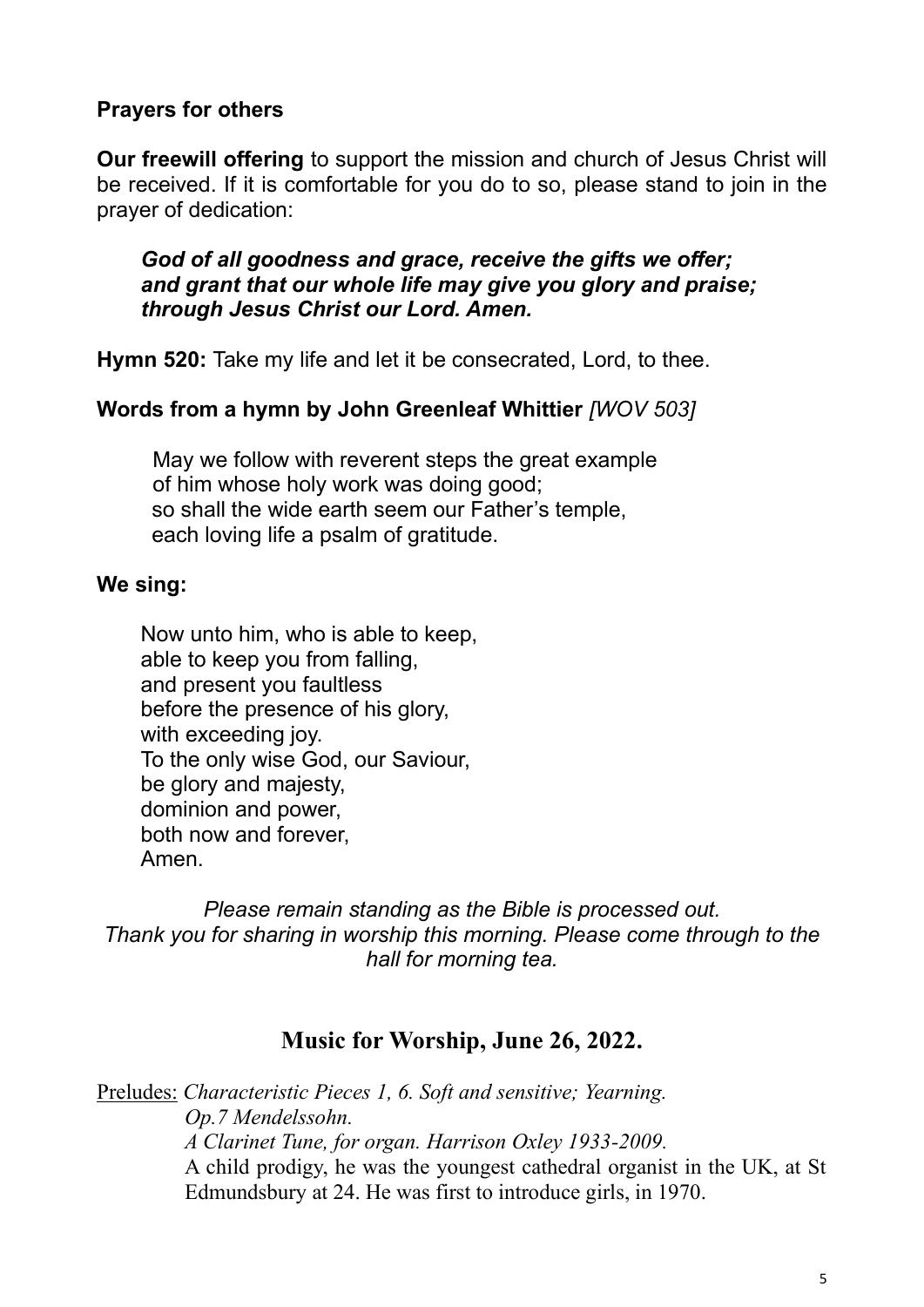#### Processional: *Come down, O Love divine. Down Ampney.*

Offertory: *Just as I am. Woodworth, William Bradbury. Arranged Michael Kravchuk.*

Just as I am, You will receive, will welcome, pardon, cleanse, relieve Because your promise I believe. Oh, Lamb of God, I come. I come. Just as I am, of that free love the breadth, length, depth height to prove Here for a season, then above. O Lamb of God, I come. I come.

Musical Meditation: Solo, Mithila Chacko. *I lift my heart to Thee, Saviour Divine. C.E. Mudie. Sursum Corda, G.Lomas*

Postlude: *Fanfare. Jacque-Nicolas Lemmens. !823-1881*

Lemmens was Belgian, and was one of the early organists who introduced Bach's music. Just imagine it, he had as two of his pupils the embryonic prolific composer Alexandre Guilmant, and Charles-Marie Widor- of the famous sonatas and toccata!



*Small group study:* Over the past few weeks a small group has been meeting on Tuesday evenings in Anne Shave's home to explore the question, "How does God speak to us?" We have enjoyed meeting and would like to continue to do so. If you would like to participate in the next short series, beginning on **Tuesday 5th July**, which is a three-part study on the topical theme, **"Christian responses to war,"** please contact Anne: shavea6@gmail.com or text or phone 027-4667-199. All are welcome.

*Rosters:* These have (finally!) been prepared and have either been emailed out or hard copies ready to be picked up today.

## *Public meeting - South Library and Service Centre building*

The Council is exploring a rebuild of the South Library building. Come and talk to us about this decision and the next steps.

### **4.30pm Monday 27 June, Boardroom, South Library**

If you can't make it, you can watch it live or catch up later on YouTube.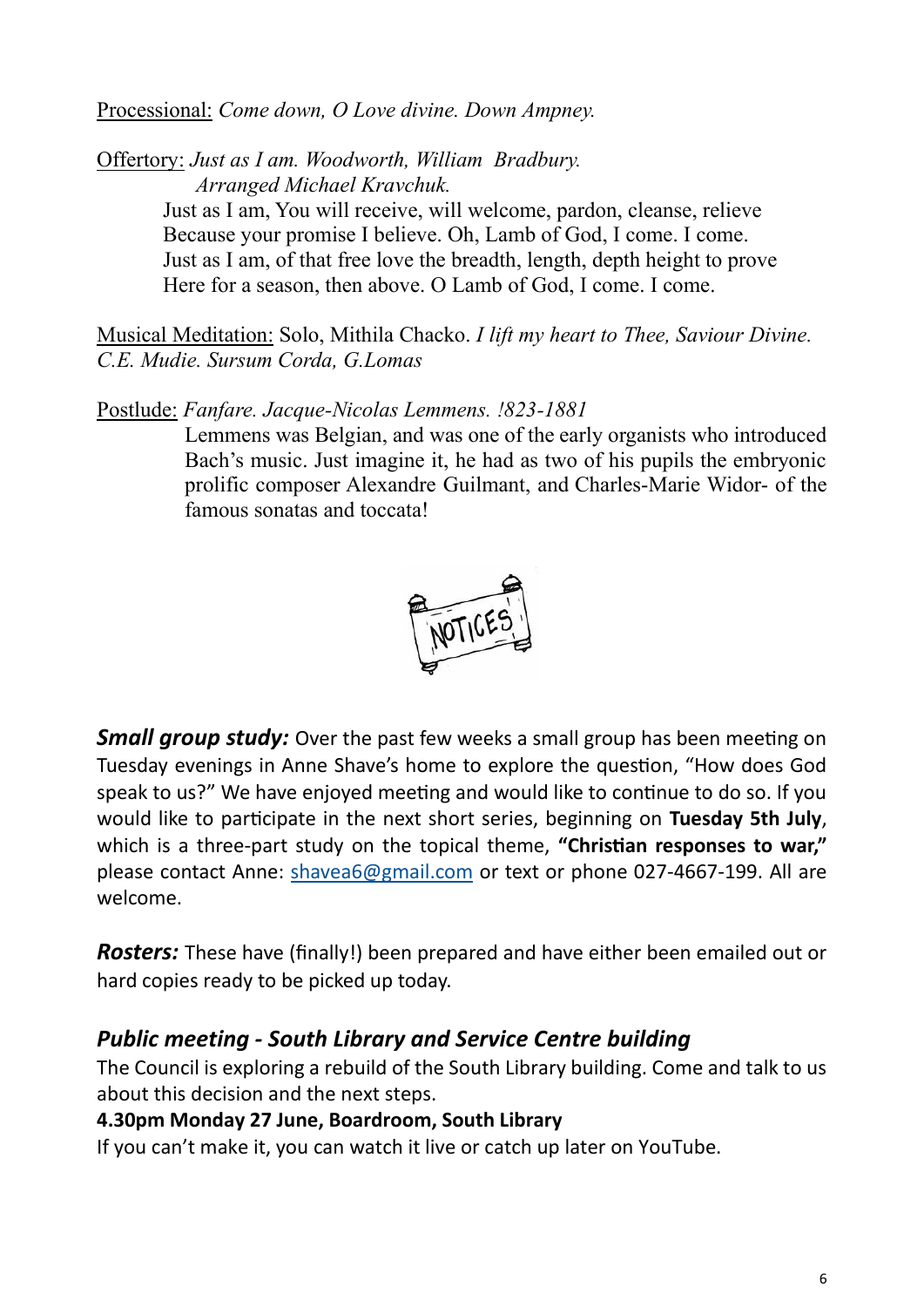*The Open Home Foundation* of New Zealand is a Child and Family Support Service that works within the provisions of the Oranga Tamariki Act 1989. Open Home Foundation staff and volunteers are from a variety of Christian Church denominations. We respect the diversity of belief and ethnicity found within our nation. Some more information about them can be seen here: <https://www.youtube.com/watch?v=491LWcyTndc>

Open Home Foundation's values and beliefs guide the way its staff and volunteers work supporting families/whānau, caring for children/tamariki and promoting family/whānau wellbeing mauri ora.

We have a live online event coming up on the  $30<sup>th</sup>$  of June and invite you to come and hear the answers to the frequently asked questions we receive about foster care.

Unpacking Foster Care:<https://fb.me/e/1MVMkEBew>

If you have ever considering becoming a foster parent or if you would like to know more, contact Bex May, Foster Parent Recruiter. Phone 03 366 5977 or 027 467 7373; email [bex.may@ohf.org.nz](mailto:bex.may@ohf.org.nz)



Sunday 3rd July

Tuesday 28th June 9.00am Craft Group in Kowhai Lounge 11.00am Forum in Rata Lounge Thursday 30th June 10.00am Pre-School Music 10.00am Morning Worship

| <b>Church Rosters</b>           | This week: 26 <sup>th</sup> June | Next week: 3rd July       |
|---------------------------------|----------------------------------|---------------------------|
| <b>Door Duty</b>                | Warren Campbell, Margaret        | Peter & Tric Nelson, Jill |
|                                 | Ford, Sue Leadbetter             | Fenton                    |
| <b>Morning Tea &amp; Coffee</b> | <b>Judith &amp; Tony Waters</b>  | Elizabeth & Don Cho       |
| <b>Bible Reading</b>            | <b>Rosemary Troughton</b>        | Karen Glithero            |
| <b>Candle Lighting</b>          | <b>Kathleen Anderson</b>         | Ann Jennings              |
| <b>Food Trolley</b>             | <b>Annette McAdam</b>            | lan Shaw                  |
| <b>Money Counting (Monday)</b>  | <b>Kathleen Anderson</b>         | <b>Bruce McAlister</b>    |

## *Leading Worship over the next few weeks:*

| 3 <sup>rd</sup> July | David Coster           |  |
|----------------------|------------------------|--|
| $10th$ July          | <b>Hamish Galloway</b> |  |
| $17th$ July          | David Coster           |  |
| $24th$ July          | Anne Shave             |  |



7